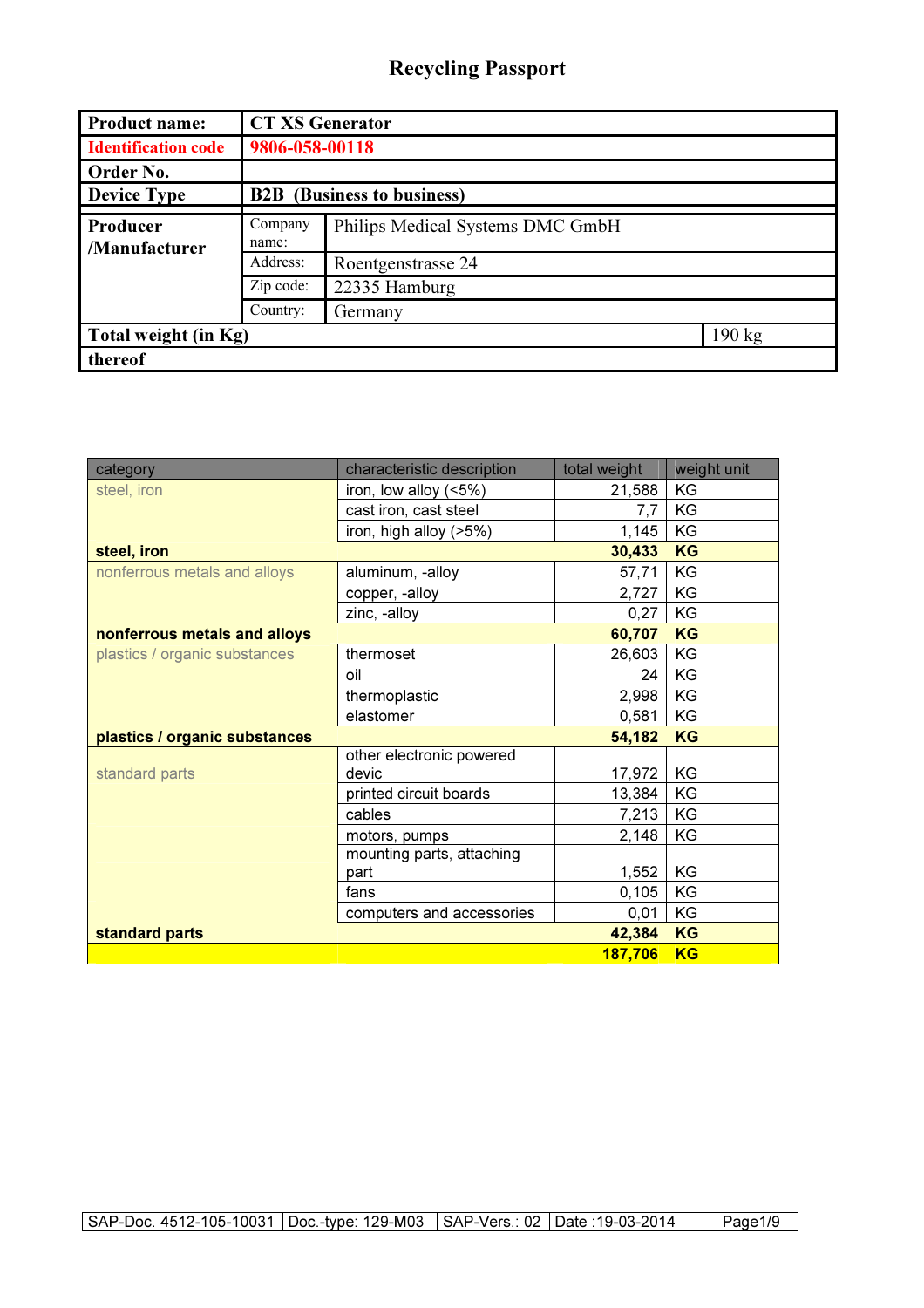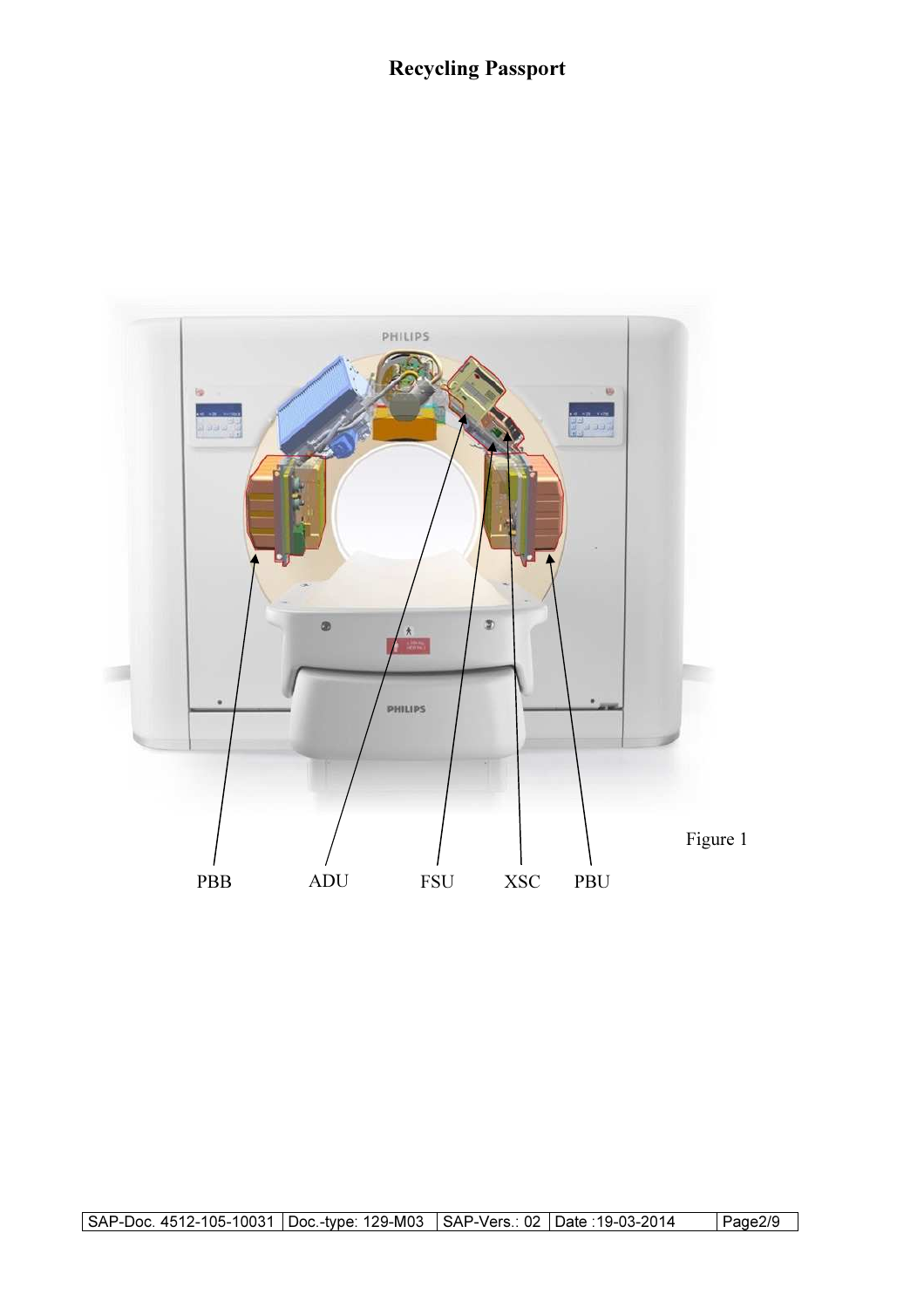| category                      | characteristic description | total weight | weight unit |
|-------------------------------|----------------------------|--------------|-------------|
| steel, iron                   | iron, low alloy $(5%)$     | 6,791        | KG          |
|                               | cast iron, cast steel      | 3,92         | KG          |
|                               | iron, high alloy (>5%)     | 0,408        | KG          |
| steel, iron                   |                            | 11,119       | <b>KG</b>   |
| nonferrous metals and alloys  | aluminum, -alloy           | 24,339       | KG          |
|                               | copper, -alloy             | 1,169        | KG          |
|                               | zinc, -alloy               | 0,27         | KG          |
| nonferrous metals and alloys  |                            | 25,778       | KG          |
| plastics / organic substances | thermoset                  | 13,149       | KG          |
|                               | oil                        | 12           | KG          |
|                               | thermoplastic              | 1,944        | KG          |
|                               | elastomer                  | 0,217        | KG          |
| plastics / organic substances |                            | 27,31        | <b>KG</b>   |
|                               | other electronic powered   |              |             |
| standard parts                | devic                      | 8,986        | KG          |
|                               | printed circuit boards     | 4,164        | KG          |
|                               | motors, pumps              | 1,074        | KG          |
|                               | mounting parts, attaching  |              |             |
|                               | part                       | 0,607        | KG          |
|                               | cables                     | 0,177        | KG          |
| standard parts                |                            | 15,008       | <b>KG</b>   |
|                               |                            | 79,215       | <b>KG</b>   |

#### 4512-105-0651. PBU 81,2  $\pm$ 0,3 kg (tared with steel)

#### 4512-105-0652. PBB 80,9±0,3 kg (tared with steel)

| category                      | characteristic description | total weight | weight unit |
|-------------------------------|----------------------------|--------------|-------------|
| steel, iron                   | iron, low alloy (<5%)      | 6,921        | KG          |
|                               | cast iron, cast steel      | 3,78         | KG          |
|                               | iron, high alloy (>5%)     | 0,383        | KG          |
| steel, iron                   |                            | 11,084       | KG          |
| nonferrous metals and alloys  | aluminum, -alloy           | 24,292       | KG          |
|                               | copper, -alloy             | 1,116        | KG          |
| nonferrous metals and alloys  |                            | 25,408       | KG          |
| plastics / organic substances | thermoset                  | 13,452       | KG          |
|                               | oil                        | 12           | KG          |
|                               | thermoplastic              | 0,973        | KG          |
|                               | elastomer                  | 0,215        | KG          |
| plastics / organic substances |                            | 26,64        | <b>KG</b>   |
|                               | other electronic powered   |              |             |
| standard parts                | devic                      | 8,986        | KG          |
|                               | printed circuit boards     | 4,039        | KG          |
|                               | motors, pumps              | 1,074        | KG          |
|                               | mounting parts, attaching  |              |             |
|                               | part                       | 0,605        | KG          |
|                               | cables                     | 0,225        | KG          |
| standard parts                |                            | 14,929       | <b>KG</b>   |
|                               |                            | 78,061       | <b>KG</b>   |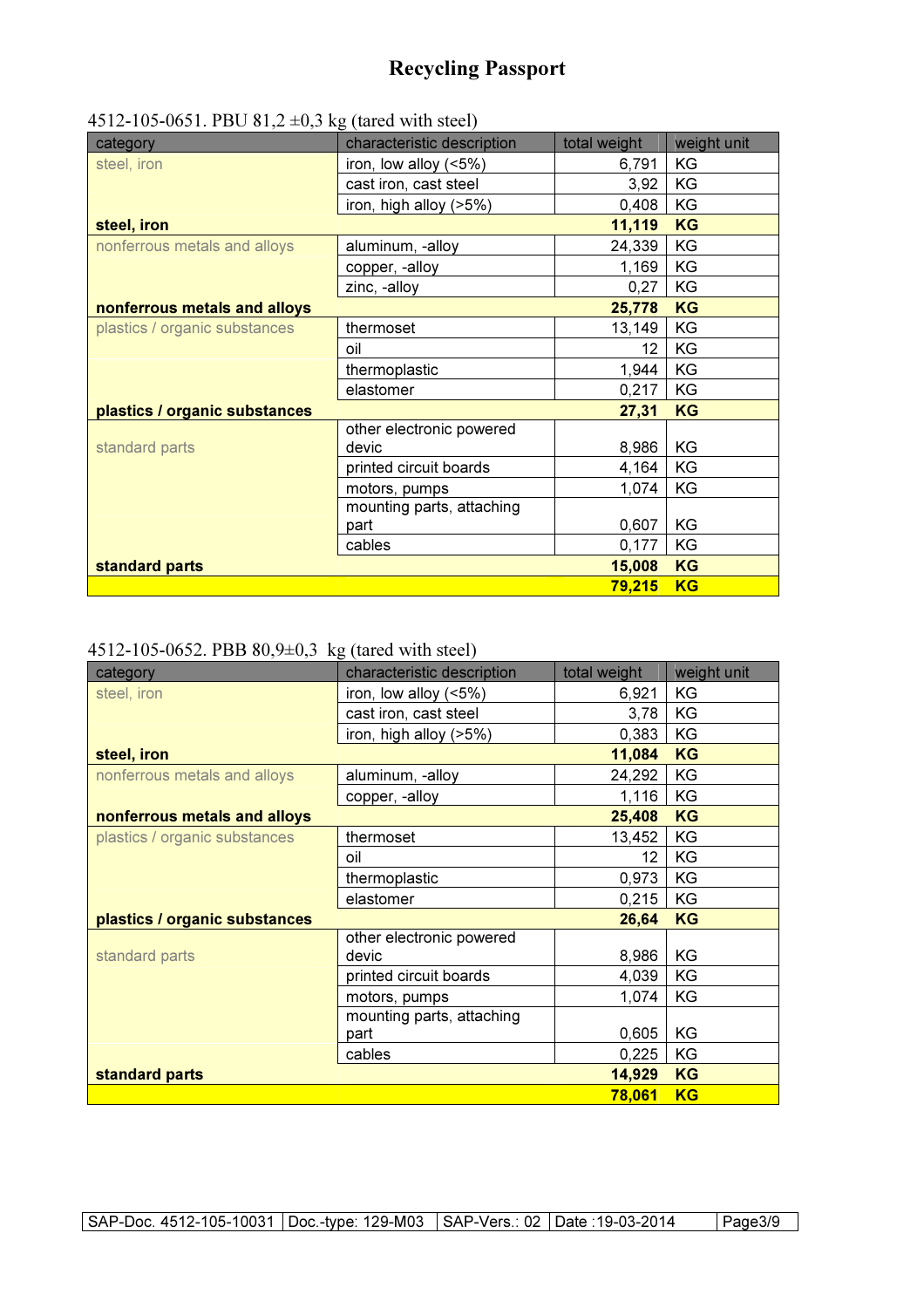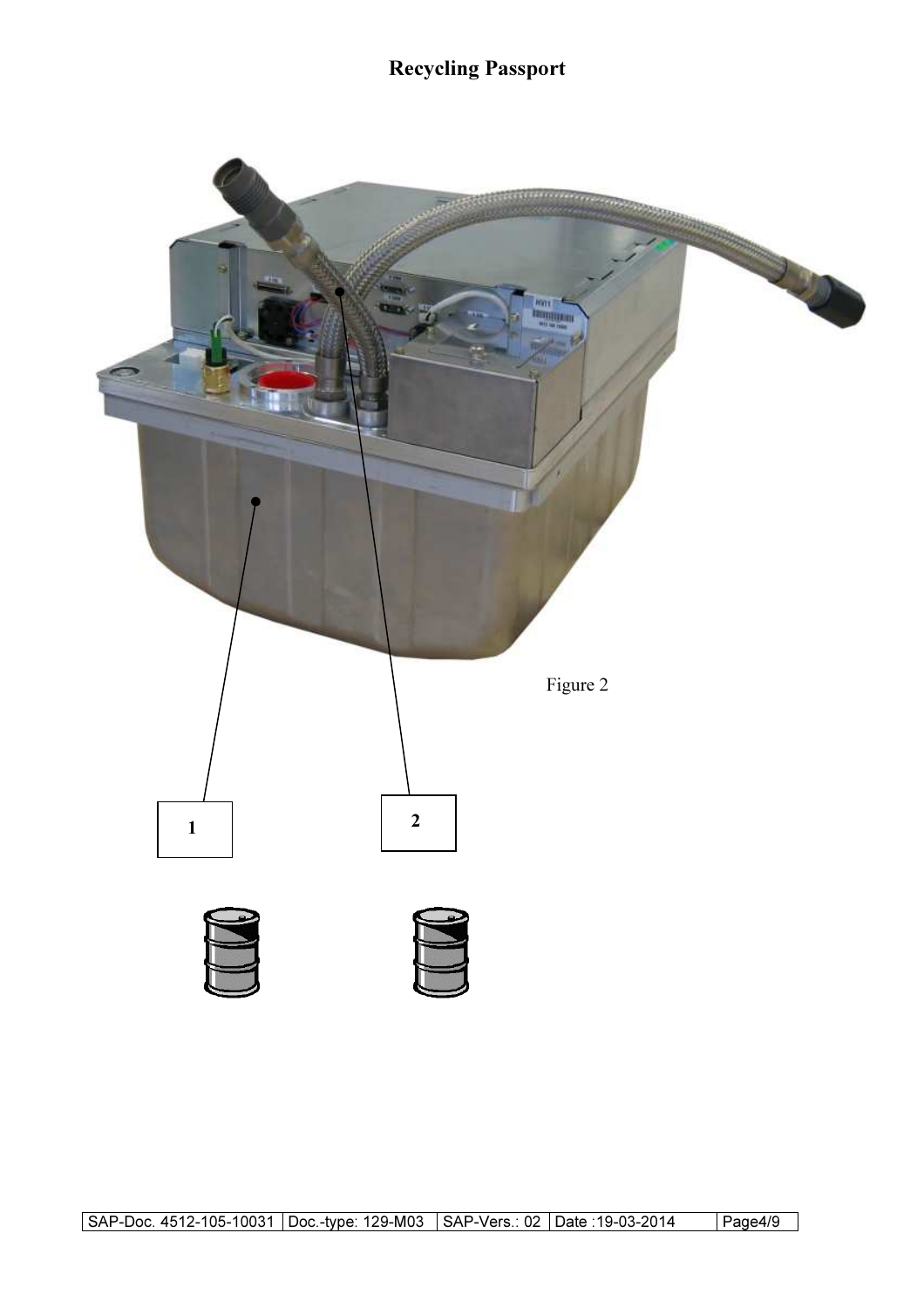#### 4512-105-0842. FSU 4,3±0,1 kg

| category                      | characteristic description | total weight   | weight unit |
|-------------------------------|----------------------------|----------------|-------------|
| steel, iron                   | iron, low alloy (<5%)      | 1,17           | KG          |
|                               | iron, high alloy (>5%)     | 0.001          | KG          |
| steel, iron                   |                            | 1.171          | <b>KG</b>   |
| nonferrous metals and alloys  | aluminum, -alloy           | $\mathfrak{p}$ | KG          |
| nonferrous metals and alloys  |                            | $\mathbf{2}$   | <b>KG</b>   |
| plastics / organic substances | elastomer                  | 0,03           | KG          |
|                               | thermoset                  | 0.002          | KG          |
|                               | thermoplastic              | 0.001          | KG          |
| plastics / organic substances |                            | 0,033          | <b>KG</b>   |
| standard parts                | printed circuit boards     | 0,867          | KG          |
|                               | mounting parts, attaching  |                |             |
|                               | part                       | 0,101          | KG          |
| standard parts                |                            | 0,968          | <b>KG</b>   |
|                               |                            | 4.172          | <b>KG</b>   |



Figure 3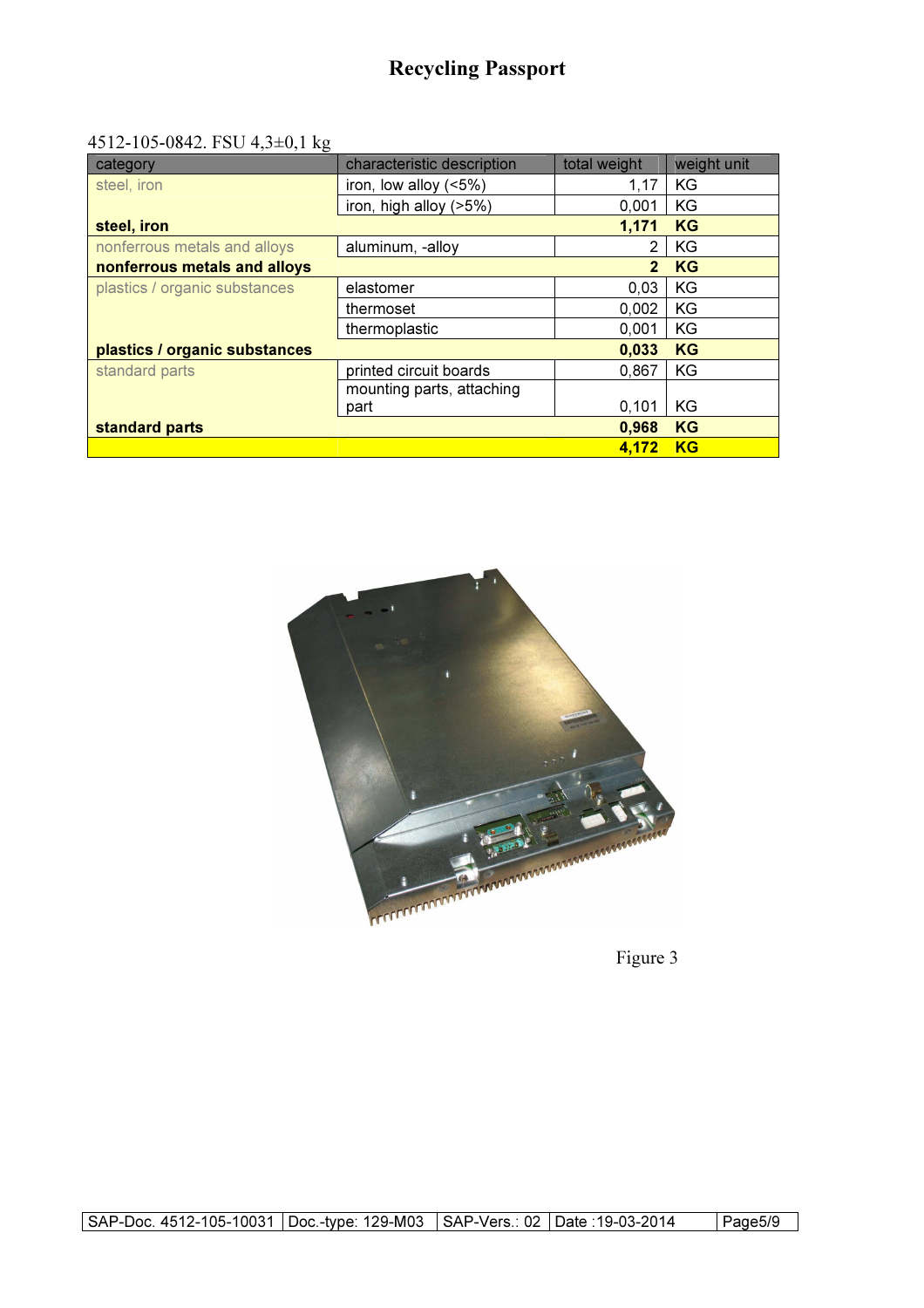#### 4512-105-0490. XSC 3,6 kg

| category                      | characteristic description | total weight | weight unit |
|-------------------------------|----------------------------|--------------|-------------|
| steel, iron                   | iron, low alloy $(5%)$     | 2,381        | KG          |
| steel, iron                   |                            | 2,381        | <b>KG</b>   |
| nonferrous metals and alloys  | aluminum, -alloy           | 0,277        | KG          |
| nonferrous metals and alloys  |                            | 0,277        | <b>KG</b>   |
| plastics / organic substances | elastomer                  | 0.01         | KG          |
| plastics / organic substances |                            | 0,01         | <b>KG</b>   |
| standard parts                | printed circuit boards     | 0.754        | KG          |
|                               | mounting parts, attaching  |              |             |
|                               | part                       | 0.089        | KG          |
|                               | cables                     | 0.019        | KG          |
|                               | computers and accessories  | 0,01         | KG          |
| standard parts                |                            | 0,872        | <b>KG</b>   |
|                               |                            | 3.54         | <b>KG</b>   |



Figure 4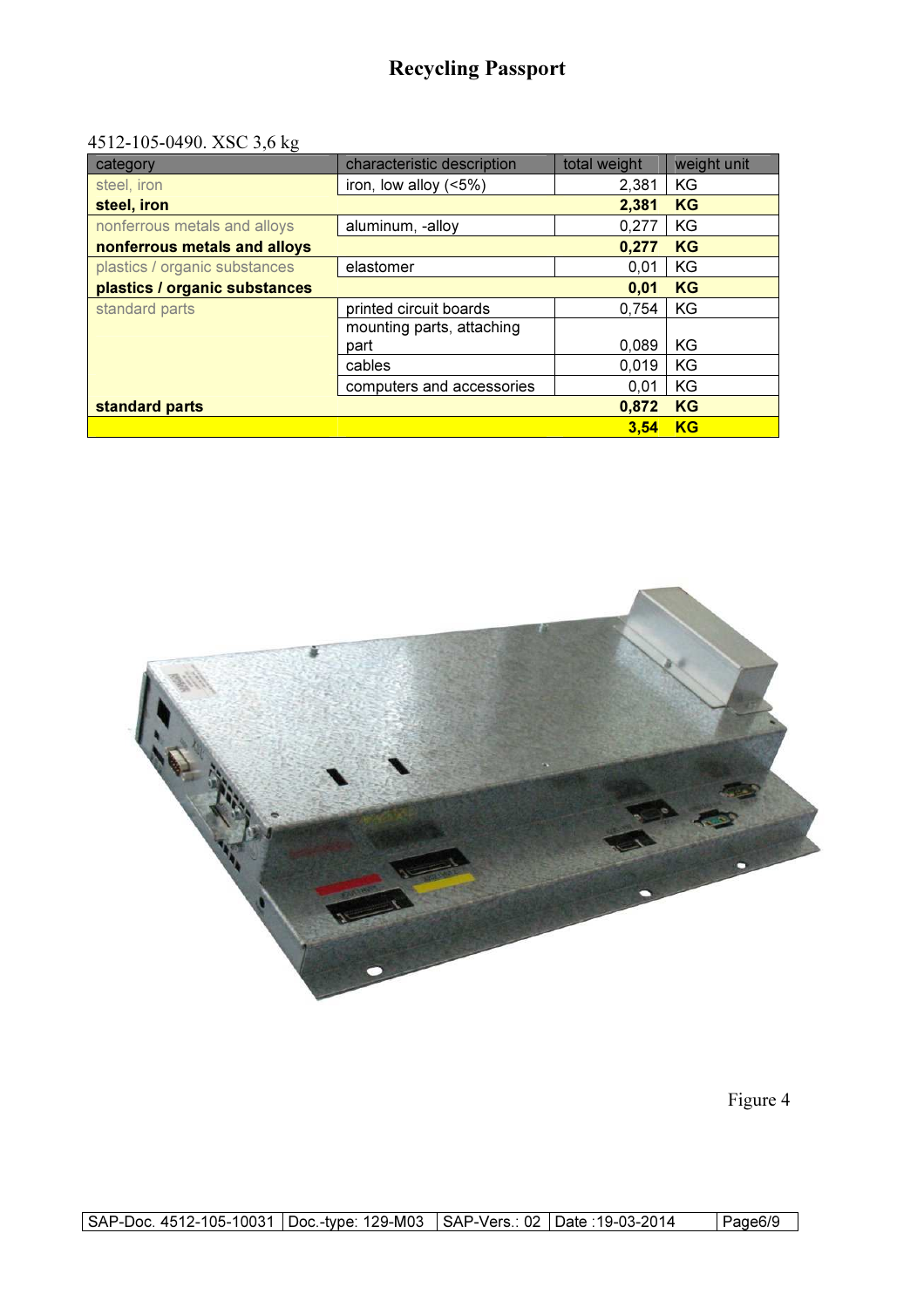#### 4512-105-0685. ADU 14,4±0,4 kg

| category                      | characteristic description | total weight  | weight unit |
|-------------------------------|----------------------------|---------------|-------------|
| steel, iron                   | iron, low alloy $($ < 5%)  | 4,31          | KG          |
|                               | iron, high alloy (>5%)     | 0,012         | KG          |
| steel, iron                   |                            | 4,322         | <b>KG</b>   |
| nonferrous metals and alloys  | aluminum, -alloy           | 6,185         | KG          |
|                               | copper, -alloy             | 0.002         | KG          |
| nonferrous metals and alloys  |                            | 6,187         | <b>KG</b>   |
| plastics / organic substances | thermoplastic              | 0.002         | KG          |
| plastics / organic substances |                            | 0,002         | <b>KG</b>   |
| standard parts                | printed circuit boards     | 3,56          | KG          |
|                               | mounting parts, attaching  |               |             |
|                               | part                       | 0,132         | KG          |
|                               | cables                     | 0,049         | KG          |
| standard parts                |                            | 3,741         | <b>KG</b>   |
|                               |                            | <b>14.252</b> | <b>KG</b>   |



Figure 5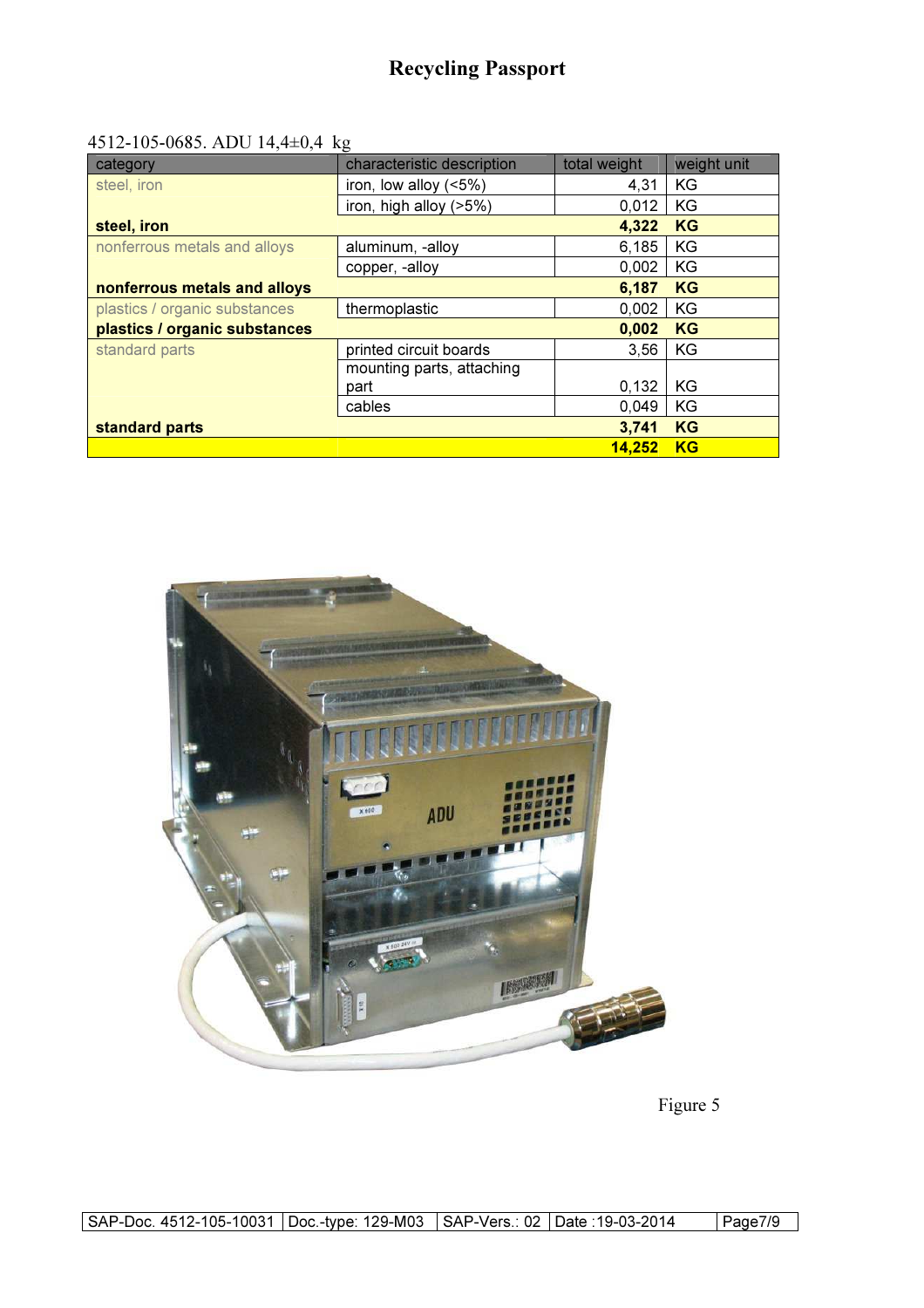### 9806-058-0013. R40 HV Cable HVB – Tube 9806-058-0014. R40 HV Cable HVB – HVU

4512-105-0562. No Load Plug Set R40

4512-105-0708. Gen.-Segment CT Cable and Screw

| category                      | characteristic description | total weight | weight unit |
|-------------------------------|----------------------------|--------------|-------------|
| steel, iron                   | iron, high alloy (>5%)     | 0,341        | ΚG          |
|                               | iron, low alloy $(5\%)$    | 0,014        | KG          |
| steel, iron                   |                            | 0,355        | <b>KG</b>   |
| nonferrous metals and alloys  | aluminum, -alloy           | 0,617        | KG          |
|                               | copper, -alloy             | 0.44         | KG          |
| nonferrous metals and         |                            |              |             |
| alloys                        |                            | 1,057        | <b>KG</b>   |
| plastics / organic substances | elastomer                  | 0,11         | KG          |
|                               | thermoplastic              | 0,078        | KG          |
| plastics / organic            |                            |              |             |
| substances                    |                            | 0,188        | <b>KG</b>   |
| standard parts                | cables                     | 6,743        | KG          |
|                               | fans                       | 0,105        | KG          |
|                               | mounting parts, attaching  |              |             |
|                               | part                       | 0,019        | ΚG          |
| standard parts                |                            | 6,867        | <b>KG</b>   |
|                               |                            | 8.467        | <b>KG</b>   |